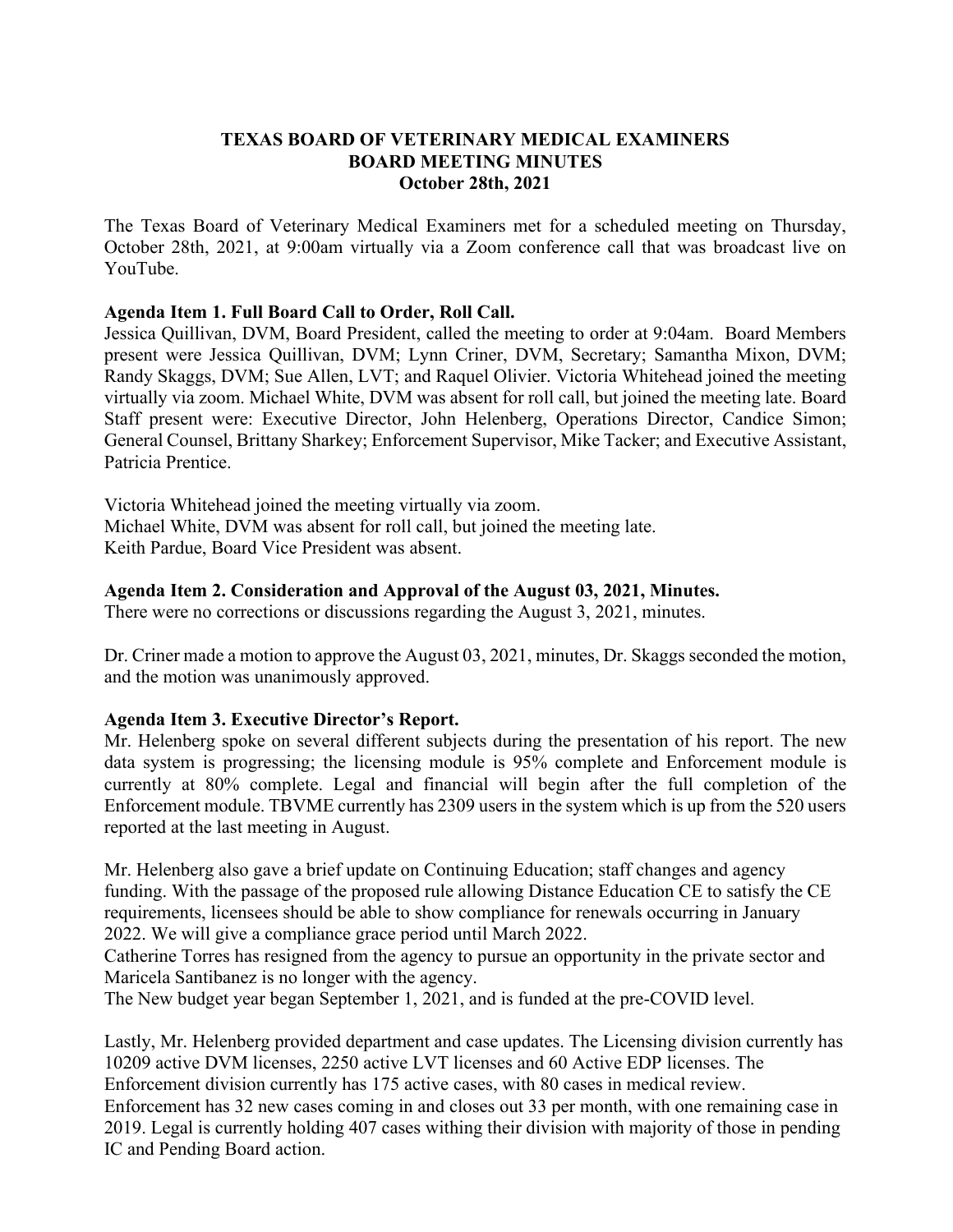# **Agenda Item 4. Rules Committee Update.**

Dr. Mixon gave a brief update on the Board's rules committee and what they have been working on. Dr. Mixon stated that the committee has done extensive research into the Alternative therapy and corresponding rules set by other Veterinary Board's across the country. The committee has reached the decision to rename the rule as Integrative Therapies rule as it is the most current term used with Board's across the country. In addition to that change, the Integrative Therapies rule will also be streamlined into an easy and fortified rule that will include a definition section which will explain each kind of integrative therapy. Lastly, Dr. Mixon stated that the rules committee has a goal to be more communitive with the public and stake holders and they have discussed how to get the rule changes and other information that is important to the stakeholders more efficiently.

# **Agenda Item 5. Consideration and approval of Agreed Orders.**

| Case#                            | <b>Name</b>             | License # | <b>Practice City</b> |  |  |  |
|----------------------------------|-------------------------|-----------|----------------------|--|--|--|
| CP18-174                         | Robert Hardy, DVM       | 7825      | Austin, TX           |  |  |  |
| Non-voting members: $N/A$        |                         |           |                      |  |  |  |
| CP19-186                         | Robert Hardy, DVM       | 7825      | Austin, TX           |  |  |  |
| Non-voting members:   Dr. Criner |                         |           |                      |  |  |  |
| CP20-060                         | Susan Boeving, DVM      | 7315      | Southlake, TX        |  |  |  |
| Non-voting members: N/A          |                         |           |                      |  |  |  |
| CP21-294                         | Jennifer Perusek, DVM   | N/A       | $N\!/\!A$            |  |  |  |
|                                  | Non-voting members: N/A |           |                      |  |  |  |

None of the above agreed orders were pulled for executive session.

Dr. Skaggs made a motion that the board approve the above agreed orders, Dr. White seconded the motion, and the motion was unanimously approved.

# **Agenda Item 6. Consideration and approval of cases recommended for dismissal by Informal Conference.**

| Case#               | <b>Name</b> | License# | <b>Practice City</b> |
|---------------------|-------------|----------|----------------------|
| CP19-142            |             |          |                      |
| Non-voting members: |             |          |                      |
| CP19-238            |             |          |                      |
| Non-voting members: | N/A         |          |                      |
| CP19-345            |             |          |                      |
| Non-voting members: | N/A         |          |                      |
| CP19-365            |             |          |                      |
| Non-voting members: | N/A         |          |                      |
| CP19-368            |             |          |                      |
| Non-voting members: | N/A         |          |                      |
| CP19-370            |             |          |                      |
| Non-voting members: | N/A         |          |                      |
| CP19-385            |             |          |                      |
| Non-voting members: | N/A         |          |                      |
| CP20-013            |             |          |                      |
| Non-voting members: |             |          |                      |
| CP20-026            |             |          |                      |
| Non-voting members: |             |          |                      |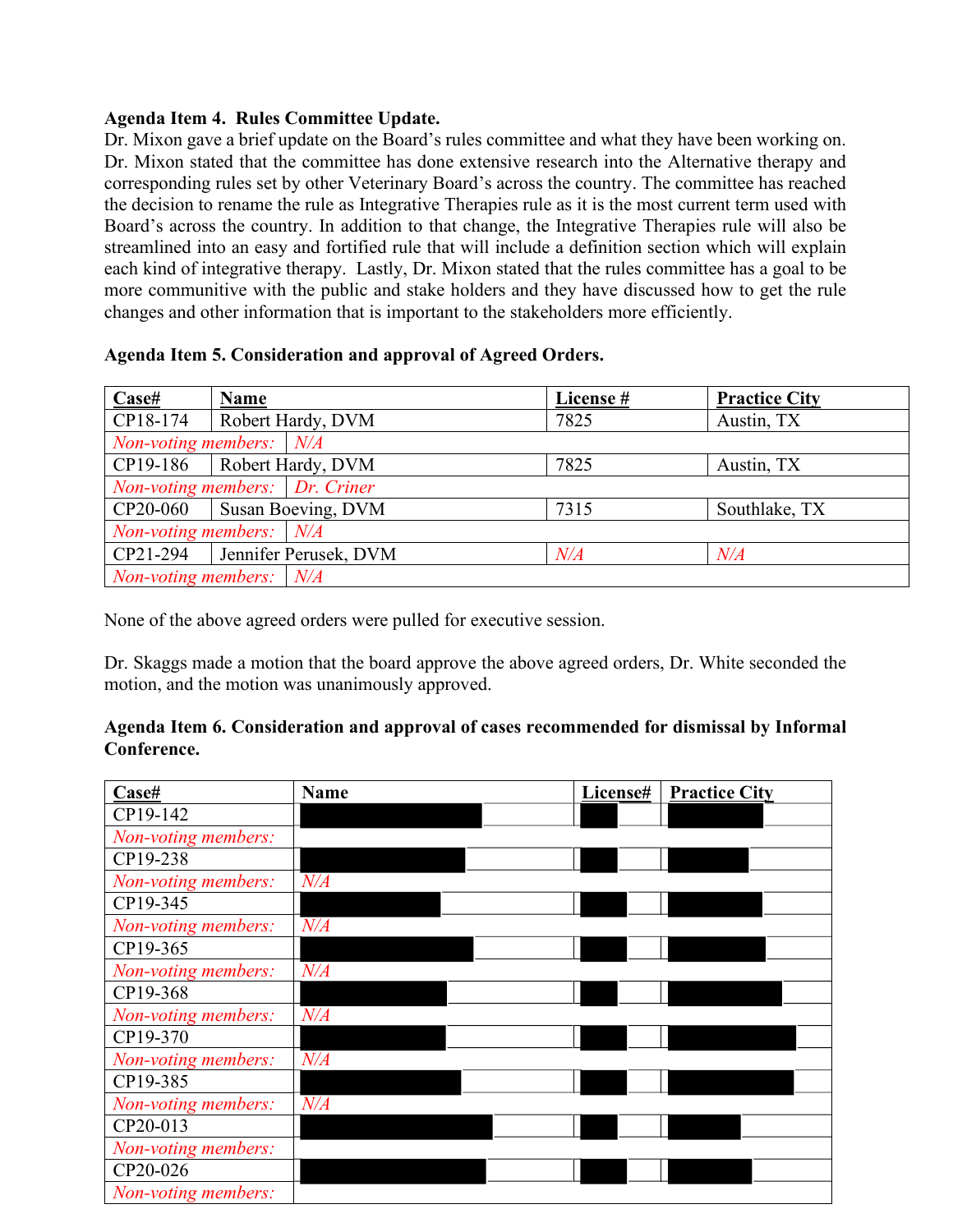| CP20-053            |           |  |
|---------------------|-----------|--|
| Non-voting members: |           |  |
| CP20-096            |           |  |
| Non-voting members: |           |  |
| CP20-115            |           |  |
| Non-voting members: |           |  |
| CP20-138            |           |  |
| Non-voting members: | $N\!/\!A$ |  |
| CP20-143            |           |  |
| Non-voting members: | $N\!/\!A$ |  |
| CP20-156            |           |  |
| Non-voting members: | N/A       |  |
| CP20-157            |           |  |
| Non-voting members: | $N\!/\!A$ |  |
| CP20-228            |           |  |
| Non-voting members: | $N\!/\!A$ |  |
| CP20-247            |           |  |
| Non-voting members: | $N\!/\!A$ |  |
| CP20-292            |           |  |
| Non-voting members: | N/A       |  |
| CP21-255            |           |  |
| Non-voting members: | $N\!/\!A$ |  |

The following dismissals were pulled for executive session; CP20-228.

Dr. Criner made a motion that the board approve the above informal conference dismissals, with the exceptions of the case that was pulled for executive session, Dr. Skaggs seconded the motion, and the motion was unanimously approved.

# **Agenda Item 7. Consideration and approval of cases recommended for dismissal from Medical Review.**

| Case #              | <b>Name</b> | License # | <b>Practice City</b> |
|---------------------|-------------|-----------|----------------------|
| CP19-144            |             |           |                      |
| Non-voting members: |             |           |                      |
| CP19-325            |             |           |                      |
| Non-voting members: |             |           |                      |
| CP20-080            |             |           |                      |
| Non-voting members: |             |           |                      |
| CP20-135            |             |           |                      |
| Non-voting members: |             |           |                      |
| CP20-153            |             |           |                      |
| Non-voting members: |             |           |                      |
| CP20-167            |             |           |                      |
| Non-voting members: |             |           |                      |
| CP20-170            |             |           |                      |
| Non-voting members: |             |           |                      |
| CP20-191            |             |           |                      |
| Non-voting members: |             |           |                      |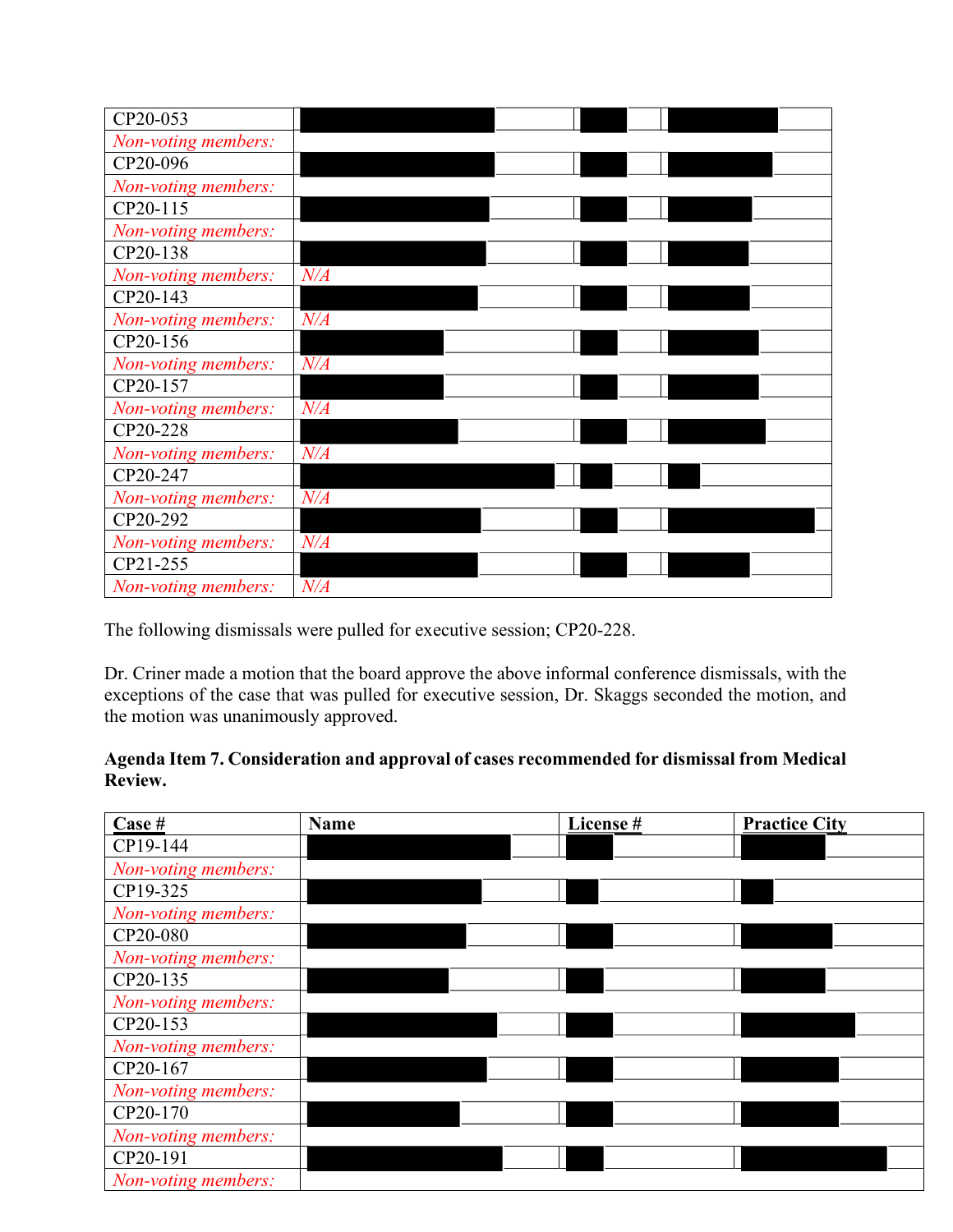| $\frac{\text{Case } \#}{\text{Case } \#}}$ | <b>Name</b> | License # | <b>Practice City</b> |
|--------------------------------------------|-------------|-----------|----------------------|
| CP20-193                                   |             |           |                      |
| Non-voting members:                        |             |           |                      |
| CP20-194                                   |             |           |                      |
| Non-voting members:                        |             |           |                      |
| CP20-210                                   |             |           |                      |
| Non-voting members:                        |             |           |                      |
| CP20-279                                   |             |           |                      |
| Non-voting members:                        |             |           |                      |
| CP20-280                                   |             |           |                      |
| Non-voting members:                        |             |           |                      |
| CP20-295                                   |             |           |                      |
| Non-voting members:                        |             |           |                      |
| CP20-319                                   |             |           |                      |
| Non-voting members:                        |             |           |                      |
| CP20-332                                   |             |           |                      |
| Non-voting members:                        |             |           |                      |
| CP20-384                                   |             |           |                      |
| Non-voting members:                        |             |           |                      |
| CP20-392                                   |             |           |                      |
| Non-voting members:                        |             |           |                      |
| CP20-413                                   |             |           |                      |
| Non-voting members:                        |             |           |                      |
| CP20-418                                   |             |           |                      |
| Non-voting members:                        |             |           |                      |
| CP21-017                                   |             |           |                      |
| Non-voting members:                        |             |           |                      |
| CP21-018                                   |             |           |                      |
| Non-voting members:                        |             |           |                      |
| CP21-035                                   |             |           |                      |
| Non-voting members:                        |             |           |                      |
| CP21-040                                   |             |           |                      |
| Non-voting members:                        |             |           |                      |
| $CP21-055$                                 |             |           |                      |
| Non-voting members:                        |             |           |                      |
| CP21-158                                   |             |           |                      |
| Non-voting members:                        |             |           |                      |
| CP21-159                                   |             |           |                      |
| Non-voting members:                        |             |           |                      |
| CP21-167                                   |             |           |                      |
| Non-voting members:                        |             |           |                      |
| CP21-177                                   |             |           |                      |
| Non-voting members:<br>CP21-179            |             |           |                      |
|                                            |             |           |                      |
| Non-voting members:<br>CP21-184            |             |           |                      |
| Non-voting members:                        |             |           |                      |
| CP21-205                                   |             |           |                      |
| Non-voting members:                        |             |           |                      |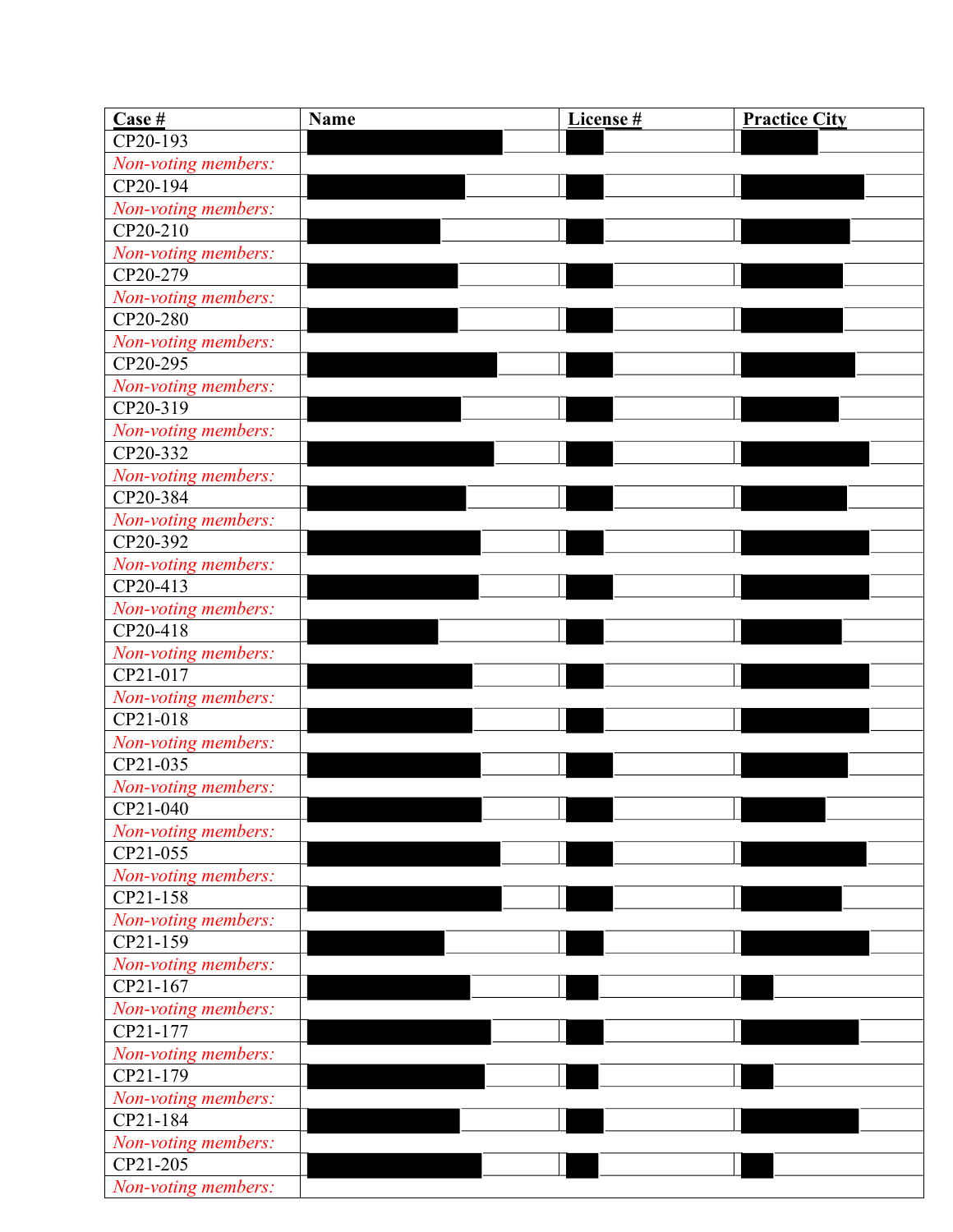| $\frac{\text{Case } \#}{\text{Case } \#}$ | <b>Name</b> | License # | <b>Practice City</b> |
|-------------------------------------------|-------------|-----------|----------------------|
| CP21-210                                  |             |           |                      |
| Non-voting members:                       |             |           |                      |
| CP21-220                                  |             |           |                      |
| Non-voting members:                       |             |           |                      |
| CP21-221                                  |             |           |                      |
| Non-voting members:                       |             |           |                      |
| CP21-223                                  |             |           |                      |
| Non-voting members:                       |             |           |                      |
| CP21-239                                  |             |           |                      |
| Non-voting members:                       |             |           |                      |
| CP21-265                                  |             |           |                      |
| Non-voting members:                       |             |           |                      |
| CP21-270                                  |             |           |                      |
| Non-voting members:                       |             |           |                      |
| CP21-279                                  |             |           |                      |
| Non-voting members:                       |             |           |                      |
| CP21-295                                  |             |           |                      |
| Non-voting members:                       |             |           |                      |
| CP21-296                                  |             |           |                      |
| Non-voting members:                       |             |           |                      |
| CP21-344                                  |             |           |                      |
| Non-voting members:                       |             |           |                      |
| CP21-352                                  |             |           |                      |
| Non-voting members:                       |             |           |                      |
| CP21-356                                  |             |           |                      |
| Non-voting members:                       |             |           |                      |

The following dismissal was pulled for executive session; CP21-223.

Dr. Criner made a motion that the board approve the above medical review dismissals, with the exceptions of the case that was pulled for executive session, Dr. White seconded the motion, and the motion was unanimously approved.

|  |  | Agenda Item 8. Consideration and approval of cases recommended for dismissal by Staff. |  |  |  |  |  |  |  |
|--|--|----------------------------------------------------------------------------------------|--|--|--|--|--|--|--|
|  |  |                                                                                        |  |  |  |  |  |  |  |

| Case #              | <b>Name</b> | License# | <b>Practice City</b> |
|---------------------|-------------|----------|----------------------|
| CP19-007            |             |          |                      |
| Non-voting members: | N/A         |          |                      |
| CP19-021            |             |          |                      |
| Non-voting members: | $N\!/\!A$   |          |                      |
| CP19-037            |             |          |                      |
| Non-voting members: | $N\!/\!A$   |          |                      |
| CP19-237            |             |          |                      |
| Non-voting members: | $N\!/\!A$   |          |                      |
| CP19-268            |             |          |                      |
| Non-voting members: | $N\!/\!A$   |          |                      |
| CP19-269            |             |          |                      |
| Non-voting members: | N/A         |          |                      |
| CP20-050            |             |          |                      |
| Non-voting members: | $N\!/\!A$   |          |                      |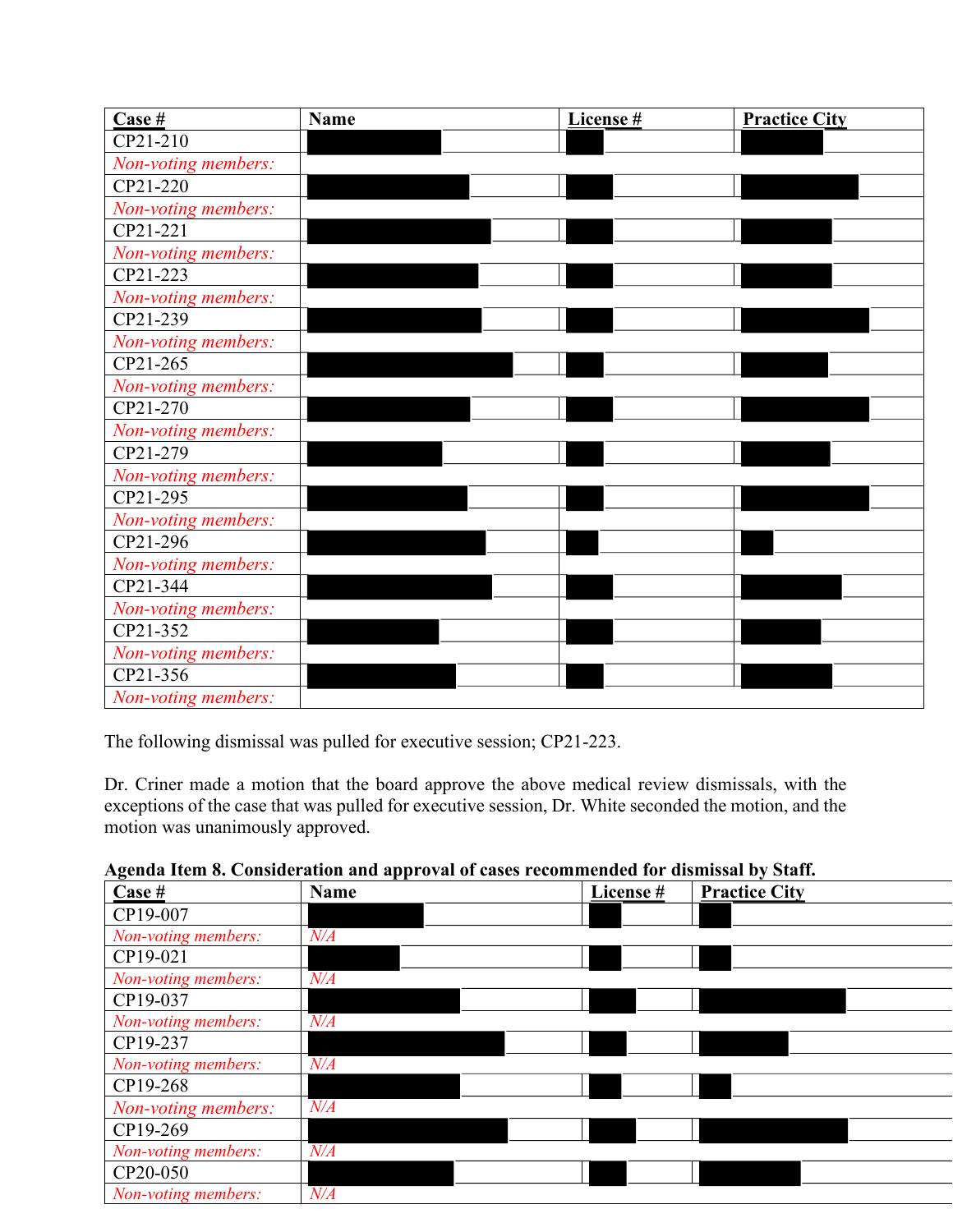| CP20-112<br>Non-voting members:<br>CP20-187 |  |
|---------------------------------------------|--|
|                                             |  |
|                                             |  |
| Non-voting members:<br>N/A                  |  |
| $CP20-192$                                  |  |
| Non-voting members:<br>$N\!/\!A$            |  |
| CP20-241                                    |  |
| Non-voting members:<br>$N\!/\!A$            |  |
| CP20-269                                    |  |
| $N\!/\!A$<br>Non-voting members:            |  |
| CP20-314                                    |  |
| N/A<br>Non-voting members:                  |  |
| CP20-336                                    |  |
| Non-voting members:                         |  |
| CP20-337                                    |  |
| Non-voting members:<br>CP20-397             |  |
|                                             |  |
| Non-voting members:<br>CP20-407             |  |
| Non-voting members:                         |  |
| CP21-126                                    |  |
| Non-voting members:                         |  |
| CP21-157                                    |  |
| Non-voting members:                         |  |
| CP21-165                                    |  |
| Non-voting members:                         |  |
| CP21-168                                    |  |
| Non-voting members:                         |  |
| CP21-169                                    |  |
|                                             |  |
| Non-voting members:                         |  |
| CP21-247                                    |  |
| Non-voting members:                         |  |
| CP21-249                                    |  |
| Non-voting members:                         |  |
| CP21-260                                    |  |
| Non-voting members:                         |  |
| CP21-272                                    |  |
| Non-voting members:                         |  |
| CP21-276                                    |  |
| Non-voting members:                         |  |
| CP21-286<br>Non-voting members:             |  |
| CP21-293                                    |  |
| Non-voting members:                         |  |
| CP21-302                                    |  |
| Non-voting members:                         |  |
| CP21-333                                    |  |
| Non-voting members:                         |  |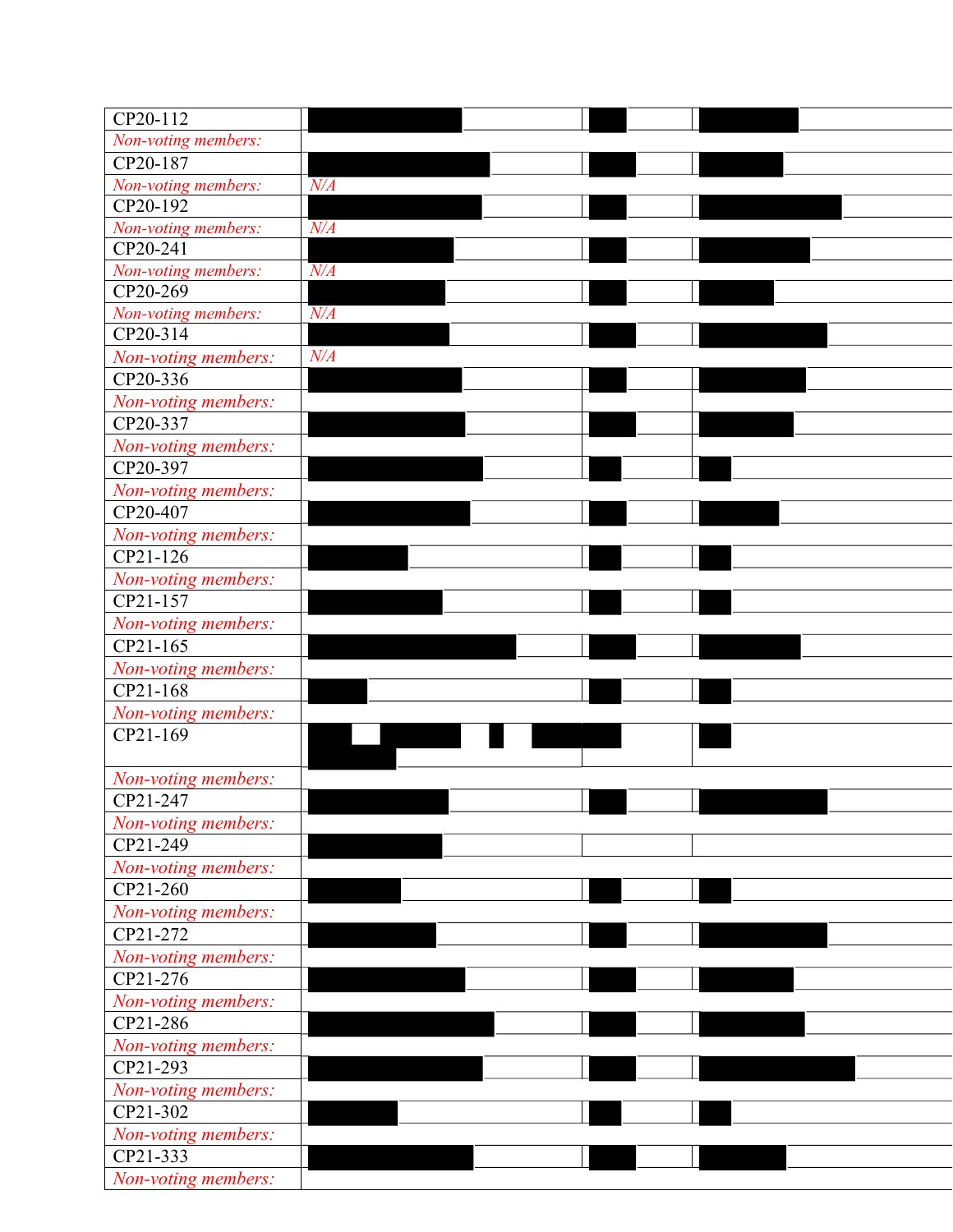| CP21-334            |           |
|---------------------|-----------|
| Non-voting members: |           |
| CP21-375            |           |
|                     |           |
| Non-voting members: |           |
| CP21-377            |           |
| Non-voting members: |           |
| CP21-380            |           |
|                     |           |
| Non-voting members: |           |
| CP21-390            |           |
| Non-voting members: |           |
| CP21-401            |           |
| Non-voting members: |           |
| CP21-402            |           |
| Non-voting members: |           |
| CP21-405            |           |
| Non-voting members: |           |
| CP21-408            |           |
| Non-voting members: |           |
| CP21-411            |           |
| Non-voting members: |           |
| CP21-426            |           |
| Non-voting members: |           |
| CP21-427            |           |
| Non-voting members: |           |
| CP21-443            |           |
| Non-voting members: |           |
| CP21-447            |           |
| Non-voting members: |           |
| CP21-453            |           |
| Non-voting members: |           |
| CP22-022            |           |
|                     | $N\!/\!A$ |
| Non-voting members: |           |

The following dismissals were pulled for executive session; CP20-112, CP20-241, CP20-269, CP21- 126, CP21-247, CP21-272, and CP21-447.

Dr. Criner made a motion that the board approve the above staff dismissals, with the exceptions of the few cases that were pulled for executive session, Dr. Skaggs seconded the motion, and the motion was unanimously approved.

|  | Agenda Item 9. Consideration and approval of Cease-and-Desist letters. |  |
|--|------------------------------------------------------------------------|--|
|  |                                                                        |  |

| <b>Case</b> #<br><u>___</u> | <b>Name</b>                      | <b>License#</b> | <b>Practice City</b> |
|-----------------------------|----------------------------------|-----------------|----------------------|
| $[CP21-37]$                 | <b>Healthy Smiles Pet Dental</b> | N/A             | N/A                  |
| $CP21-414$                  | Michaela Corneau                 | N/A             | N/A                  |

The following dismissal was pulled for executive session; CP21-414.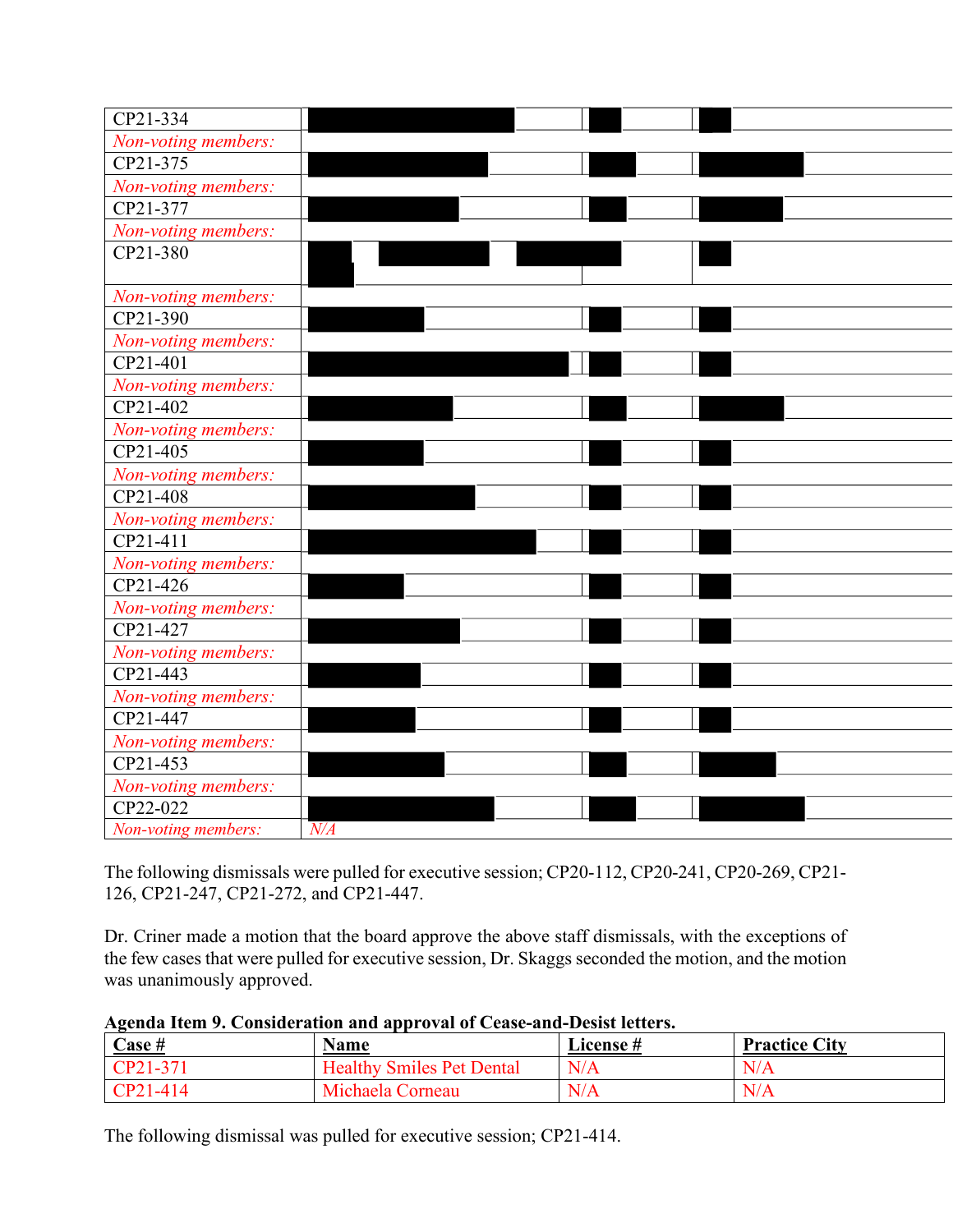Dr. Criner made a motion that the board approve the above cease-and-desist letters, with the exceptions of the case that was pulled for executive session, Dr. White seconded the motion, and the motion was unanimously approved.

#### **Agenda Item 10. Citizen Comments.**

#### **Jodi Ware**

Texas Board of Veterinary Medical Examiners (TBVME) Board MeetingOctober 28, 2021

Agenda Item 10, Citizen CommentsJodi Ware

I would like to remind you that you are public servants and point out just a few of the many ways you are failing in your duties:

- 2016: Abandoning the former Biennial Customer Service Report
- 2016: Abandoning the former Board Notes Newsletter
- 2017: Ceasing inclusion of the former "Complaints by Period" log in Board meeting materials and no longer routinely apprising complainants of case updates/disposition(meaning complainants often don't know the status of their complaints—even long after dismissal)
- 2018: No longer posting Board meeting materials on the website *before*  meetings—theyare now only released pursuant to open records requests *after* meetings, and often with significant stalling in violation of the Public Information Act (for the general public that is, not necessarily for the profession)
	- Brittany Sharkey recently admitted, "As a matter of practice, we send over Boardmeeting materials to the TVMA following each Board meeting."
- 2018: Revamping enforcement-related rules and proceduresto a fault
- 2018: Shortening the statute of limitations from 4 years to 2 years without public notice(and in response to a licensee's comment on rule changes) thereby tossing 2 years' worth of complaints as newly non-jurisdictional
- 2018: No longer posting the complaint process on the TBVME website (despite Sunset'smandate to do so)
- 2019: Adopting a Schedule of Sanctions that prioritized licensee over public input andinterests
- 2020: Halting public meetings and disciplinary conferences for many months
- 2020: Halting inspections (I believe through most of 2021)
- 2020: Newly permitting licensees to reject board orders and request second ICs
- 2021: Continuously stonewalling open records requests
	- I filed an open government complaint with the Office of the Attorney General on August 4 and have been able to submit numerous other examples of violations inreal time during the active investigation
	- It really is astonishing, the willful withholding of core or super public information—at least to the public, for the TBVME seems to offer a verydifferent level of customer service to the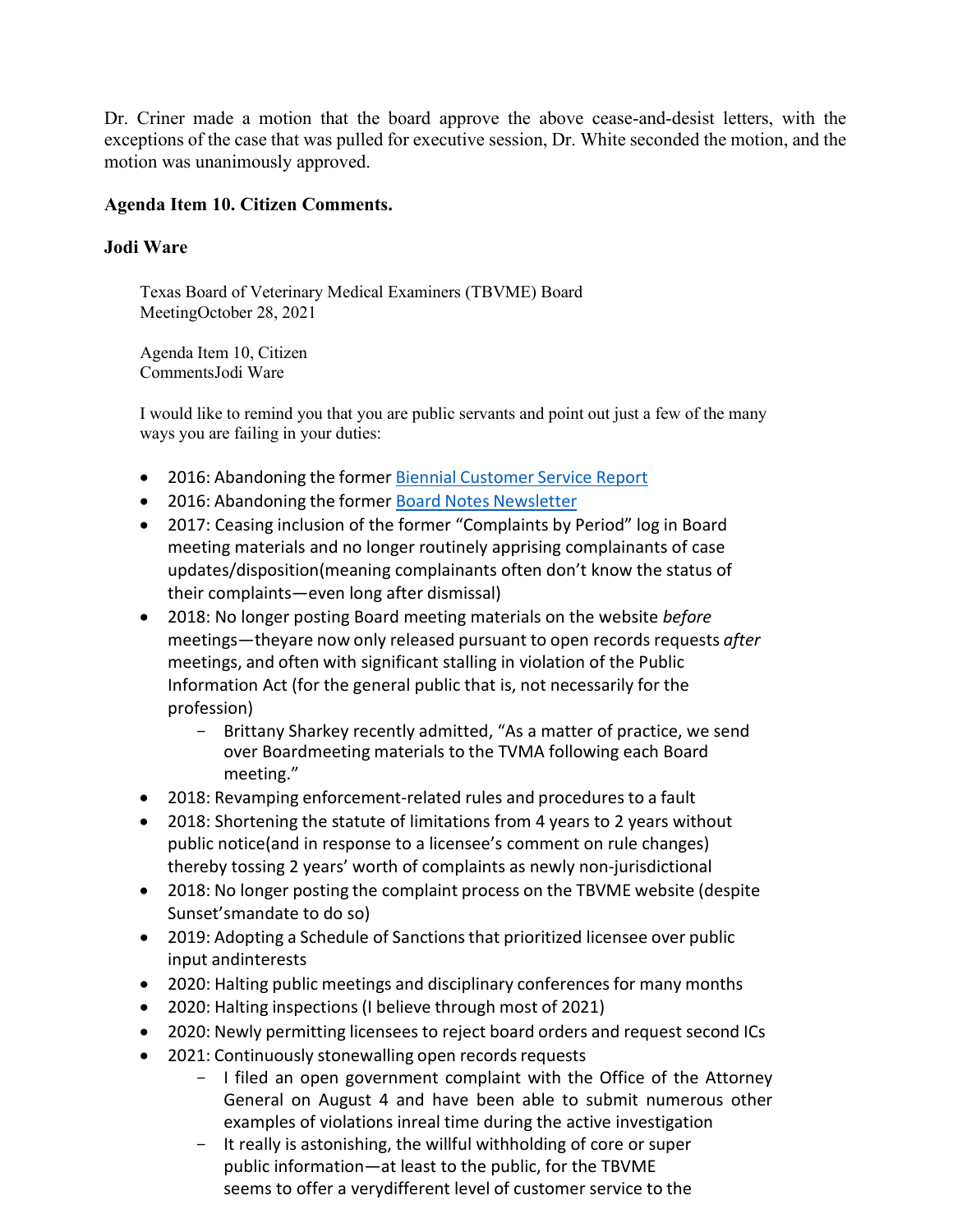veterinary profession

- Present: Parking SOAH cases at the TBVME
	- During the last TBVME meeting, John Helenberg said that 27 cases were at SOAH
	- In fact, they are not at SOAH or they would be a matter of public record
	- I contacted SOAH after the last board meeting, and its General Counsel informedme that no cases had been filed by the TBVME since October 2019
	- Brittany Sharkey, when push came to shove, released the attached informationre: cases pending SOAH and IC—as you can see, some of them date back years
	- Please note that these presumably comprise some of the worst offenders andyet the public has no way of knowing to avoid them
- Present: In the rare cases for which board orders are actually executed, putting the public at risk by incorrectly reflecting disciplinary action on TBVME lookup tool profiles
	- Dr. Skaggs specifically requested during the last board meeting that the faulty lookup tool be discussed during this meeting, and either Board staff ignored him or felt it wasn't an important enough topic to warrant its own agenda item
	- I ran the metrics for board orders issued FY2017 through FY2021, and anastounding 42% are not reflected on the lookup tool!
- Present: Making every effort to limit public participation in board meetings
	- I polled a half a dozen other professional boards in the Hobby Building (dental,medical, nursing, optometry, pharmacy, and physical therapy), and all are holding hybrid meetings with both on-site and virtual opportunities for public participation (in fact, some specifically encourage remote participation due to the pandemic)

My harrowing experience began with this agency in 2016, and I thought it couldn't get anyworse. I was terribly wrong. TBVME inactions on many fronts—not to mention deliberate actions to thwart public protections—are resulting in more harms than ever. I don't know how you can call yourselves public servants… the only public you seem to be serving is theprofession, alongside the TVMA.

| Pending SOAH |             |             | Pending IC  |             |             |
|--------------|-------------|-------------|-------------|-------------|-------------|
| <b>FY17</b>  | <b>FY18</b> | <b>FY19</b> | <b>FY19</b> | <b>FY20</b> | <b>FY21</b> |
| CP17-047     | CP18-033    | CP19-002    | CP19-078    | CP20-011    | CP21-001    |
| CP17-271     | CP18-037    | CP19-110    | CP19-090    | CP20-013    | CP21-003    |
| CP17-302     | CP18-056    | CP19-234    | CP19-131    | CP20-026    | CP21-007    |
| CP17-303     | CP18-062    | CP19-241    | CP19-132    | CP20-038    | CP21-010    |
| CP17-312     | CP18-108    | CP19-349    | CP19-140    | CP20-053    | CP21-011    |
| CP17-375     | CP18-109    | CP19-400    | CP19-238    | CP20-096    | CP21-025    |
|              | CP18-122    | CP19-401    | CP19-280    | CP20-097    | CP21-027    |
|              | CP18-168    |             | CP19-343    | CP20-098    | CP21-033    |
|              | CP18-172    |             | CP19-345    | CP20-106    | CP21-034    |
|              | CP18-174    |             | CP19-356    | CP20-107    | CP21-032    |
|              | CP18-194    |             | CP19-365    | CP20-115    | CP21-037    |
|              | CP18-303    |             | CP19-368    | CP20-121    | CP21-041    |
|              | CP18-314    |             | CP19-370    | CP20-131    | CP21-044    |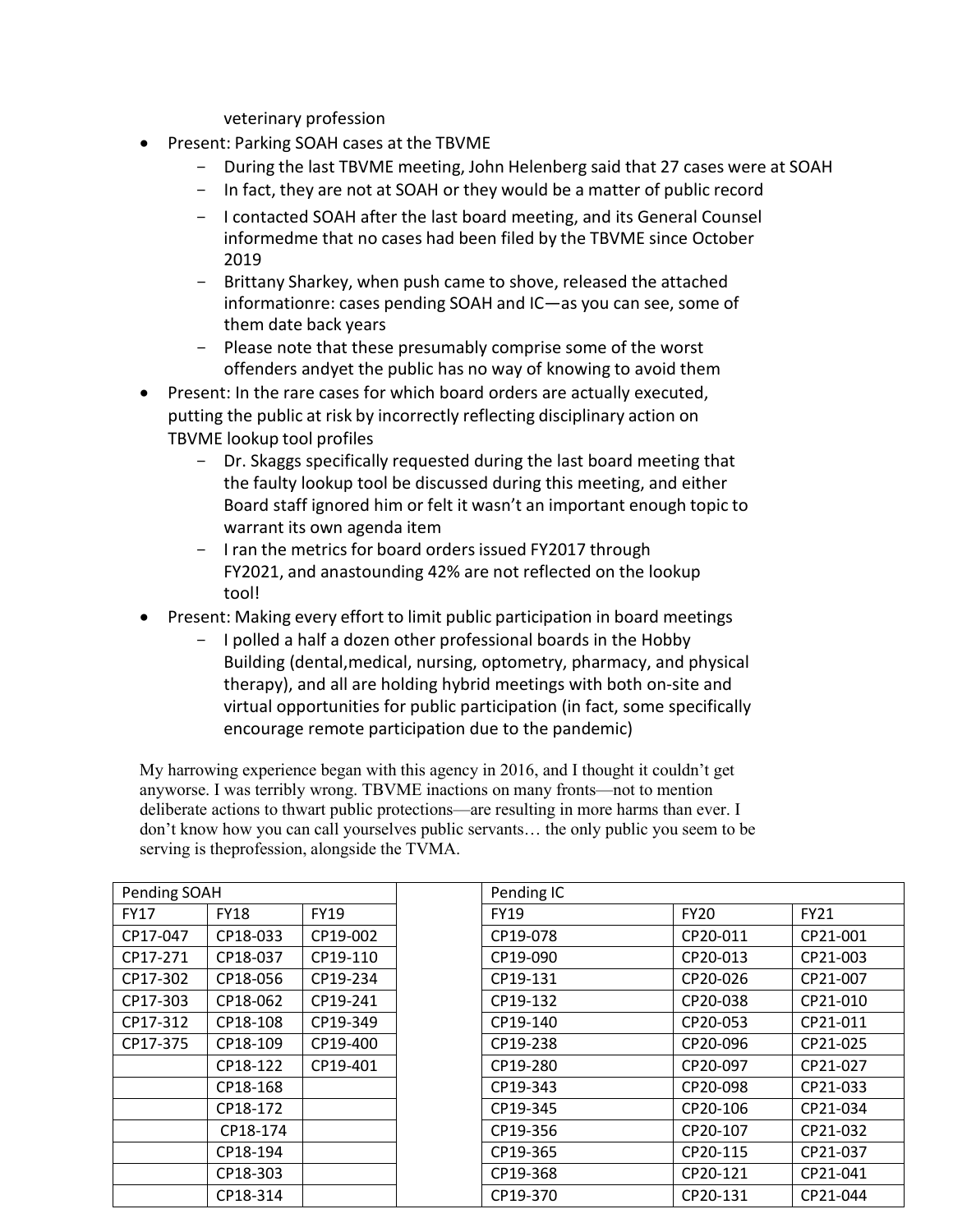|              | CP18-340 |             | CP19-382    | CP20-134    | CP21-047 |
|--------------|----------|-------------|-------------|-------------|----------|
|              |          |             | CP19-384    | CP20-137    | CP21-056 |
|              |          |             | CP19-388    | CP20-138    | CP21-065 |
|              |          |             |             | CP20-141    | CP21-085 |
|              |          |             |             | CP20-142    | CP21-087 |
|              |          |             |             | CP20-143    | CP21-105 |
|              |          |             |             | CP20-156    | CP21-107 |
|              |          |             |             | CP20-157    | CP21-122 |
|              |          |             |             | CP20-166    | CP21-124 |
|              |          |             |             | CP20-179    | CP21-128 |
|              |          |             |             | CP20-184    | CP21-129 |
|              |          |             |             | CP20-186    | CP21-135 |
|              |          |             |             | CP20-198    | CP21-137 |
|              |          |             |             | CP20-199    | CP21-161 |
|              |          |             |             | CP20-210    | CP21-164 |
|              |          |             |             | CP20-220    | CP21-175 |
|              |          |             |             | CP20-218    | CP21-176 |
|              |          |             |             | CP20-228    | CP21-183 |
|              |          |             |             | CP20-239    | CP21-185 |
|              |          |             |             | CP20-245    | CP21-189 |
|              |          |             |             | CP20-247    | CP21-191 |
|              |          |             |             | CP20-248    | CP21-197 |
|              |          |             |             | CP20-263    | CP21-199 |
|              |          |             |             | CP20-287    | CP21-213 |
|              |          |             |             | CP20-292    | CP21-250 |
|              |          |             |             | CP20-300    | CP21-251 |
|              |          |             |             | CP20-304    | CP21-255 |
|              |          |             |             | CP20-308    | CP21-266 |
|              |          |             |             | CP20-313    | CP21-268 |
|              |          |             |             | CP20-326    | CP21-300 |
|              |          |             |             | CP20-331    | CP21-309 |
| Pending SOAH |          |             | Pending IC  |             |          |
| FY17         | FY18     | <b>FY19</b> | <b>FY19</b> | <b>FY20</b> | FY21     |
|              |          |             |             | CP20-358    | CP21-315 |
|              |          |             |             | CP20-361    | CP21-322 |
|              |          |             |             | CP20-381    | CP21-323 |
|              |          |             |             |             | CP21-324 |
|              |          |             |             |             | CP21-325 |
|              |          |             |             |             | CP21-326 |
|              |          |             |             |             | CP21-327 |
|              |          |             |             |             | CP21-328 |
|              |          |             |             |             | CP21-331 |
|              |          |             |             |             | CP21-373 |
|              |          |             |             |             | CP21-377 |
|              |          |             |             |             | CP21-378 |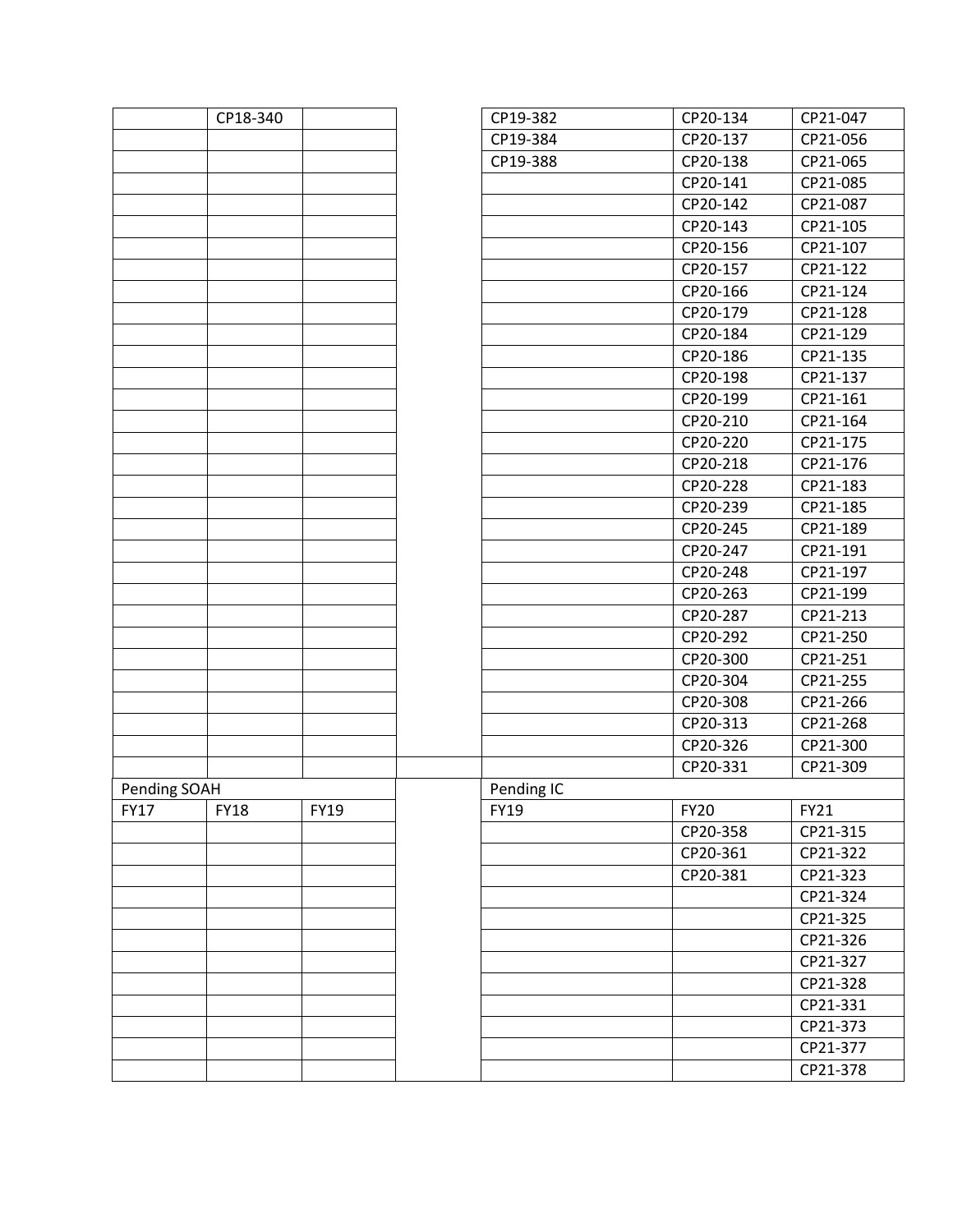### **Judy Santerre:**

My Public Comments for TBVME Board Meeting dated October 28, 2021:

I think it's sad to read in social media that people trust Facebook more than theirveterinarians, but as a veterinary malpractice victim multiple times, I understandthe sentiment.

Our government has stripped our consumer protections from veterinarians who harm and kill our pets because of the interests of powerful lobbying industries (bigpharma and VMAs.)

Just like human healthcare, where medical errors are the third leading cause of death, veterinary errors are probably the biggest cause of pet deaths in this country,but I can't verify that because no one is counting.

The ethics of harming and killing pet patients – beloved family members – for whom veterinarians charge astronomical amounts of money while at the same timetheir lobbyists file amicus briefs in our courts to keep sham values intact is unconscionable. I heard a victim's story this week that the AVMA threatened them over their lawsuit against an obviously guilty veterinarian who had killed their dog. That's outrageous.

People who have lost pets to veterinarians are traumatized again when they turn tothe agency they think is supposed to protect them, only to have their very obviouscases of malpractice tossed out to no violations found.

At the October 28, 2021 meeting, out of 116 cases the Board will toss 112, a rateof 97%. That is outrageous. Instead of covering up malpractice and deceptive practices, this board should be working to fix the problems causing them.

In an irony we victims of veterinary malpractice can appreciate, Board presidentJessica Quillavan was complaining about the poor medical care her grandfather was receiving. She thinks veterinary care is better, but the agency is getting a record numbers of complaints, and that doesn't include the cases that are settledwith non-disparagement and non-disclosure clauses.

From sham veterinary medical reviews to tossing 97% of complaints and giving noconsideration or empathy to the thousands of grieving pet owners who have lost beloved pets to malpractice, I'm wondering what the board is doing for consumers. The public deserves accountability and transparency of your activities.

The TVMA's purpose is to ensure its donors and veterinarians make a lot of money from people's love for their pets. This agency should focus on improving the quality of veterinary care, as well as promoting competition to address theunsustainable costs of veterinary care to consumers.

Two meetings ago, the Board approved a single board order for Michael Doherty that contained eight standard of care complaints, but that board order is not showing up in the licensee look up tool to warn consumers. He's listed as Active, but he's on Probated Suspension. He has other board orders that aren't showing upeither and all of them should be. He's a repeat offender and the public needs to know who he is. How many companion animals does he need to kill before you revoke his license? His is one of many board orders that aren't posted apparently to protect guilty veterinarians at the risk of consumers and their pets, including the two board orders of Stephanie Marie Mosley-Rogers, the only one of five veterinarians involved in the brutal gross veterinary malpractice death of my horse,Harvey. The look up tool shows no disciplinary action for her, which I find outrageous.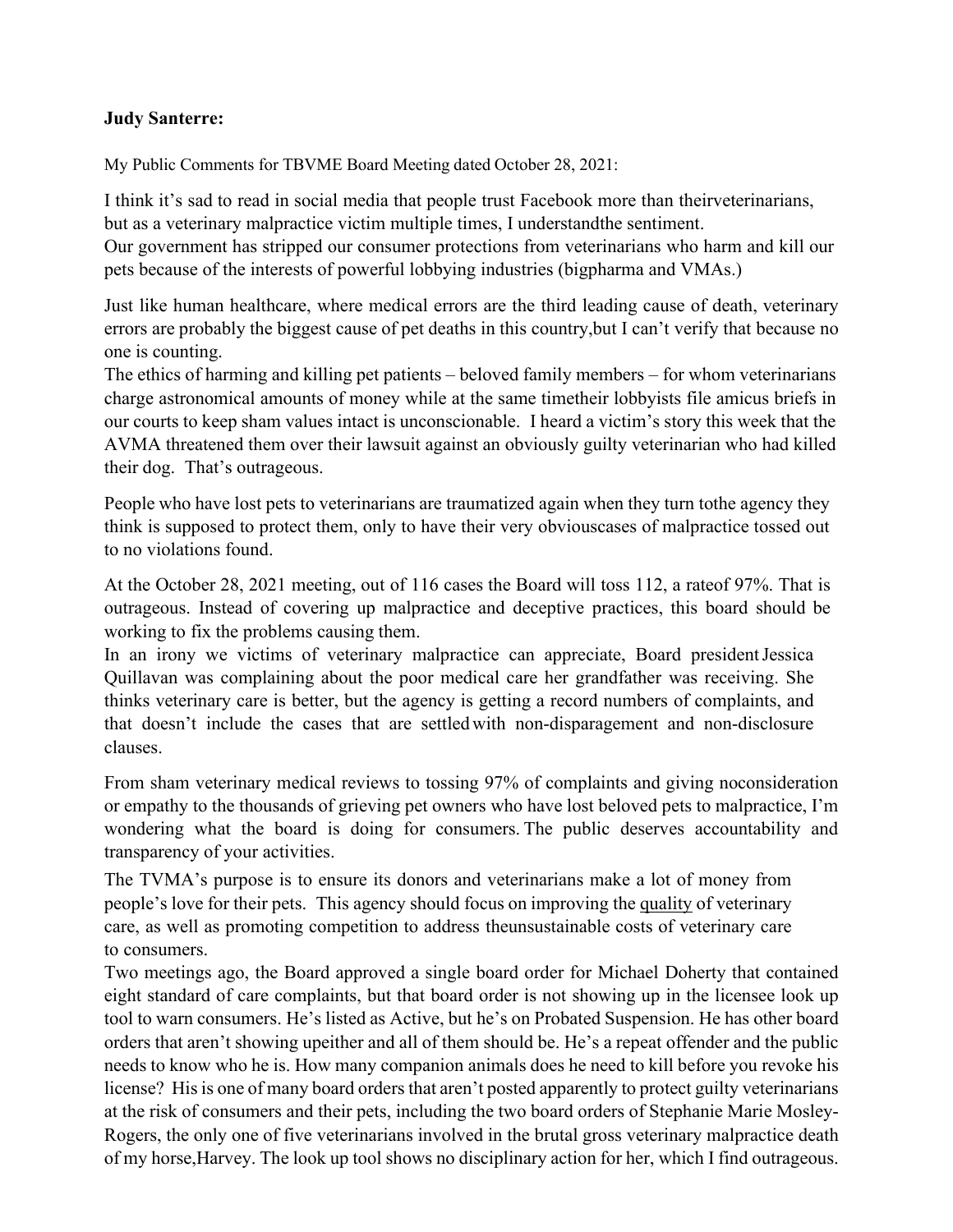Keeping bad veterinarians in practice no matter how many pets they kill is wrongfor consumers and the industry. Lancet studies on human medicine clearly showbad medical care is worse than no care at all. The fix requires accountability, which is what this Board is supposed to be actively ensuring.

#### **Agenda Item 11. Discussion of possible agenda items and date for future Board meetings.**

The board set a date for the next quarterly board meeting that will take place on Tuesday January  $25<sup>th</sup>$  at 9:00am. On the agenda the board would like to add the following agenda items; cease-anddesist procedures discussion; committee reassignments; wall licenses for signature and the board member manual.

### **Agenda Item 12. Executive Session to discuss pending and contemplated litigation and personnel matters.**

# *The board entered Executive Session at 9:51am.*

**Agenda Item 13. Return from Executive Session to report or discuss further actions to be taken following Executive Session. Possible action on items discussed in Executive Session.** 

#### *Executive Session ended at 10:48am*

**No Action was taken in Executive Session.**

# *Agenda Item 6. Consideration and approval of cases recommended for dismissal from Informal Conference.*

*The following dismissals were pulled for executive session; CP20-228.*

*The following cases were pulled for vote:*

*CP20-228— Dr. Criner made a motion that the board approve the above staff dismissals, Dr. Skaggs seconded the motion, and the motion was unanimously approved.*

# *Agenda Item 7. Consideration and approval of cases recommended for dismissal from Medical Review.*

*The following dismissals were pulled for executive session; CP21-223.*

*The following cases were pulled for vote:*

*CP21-223-- Dr. White made a motion that the board approve the above staff dismissals, Dr. Skaggs seconded the motion, Dr. Quillivan, Dr. Mixon, Sue Allen and Ms. Olivier were opposed to dismiss this case. The motion failed and the case was sent back for review*.